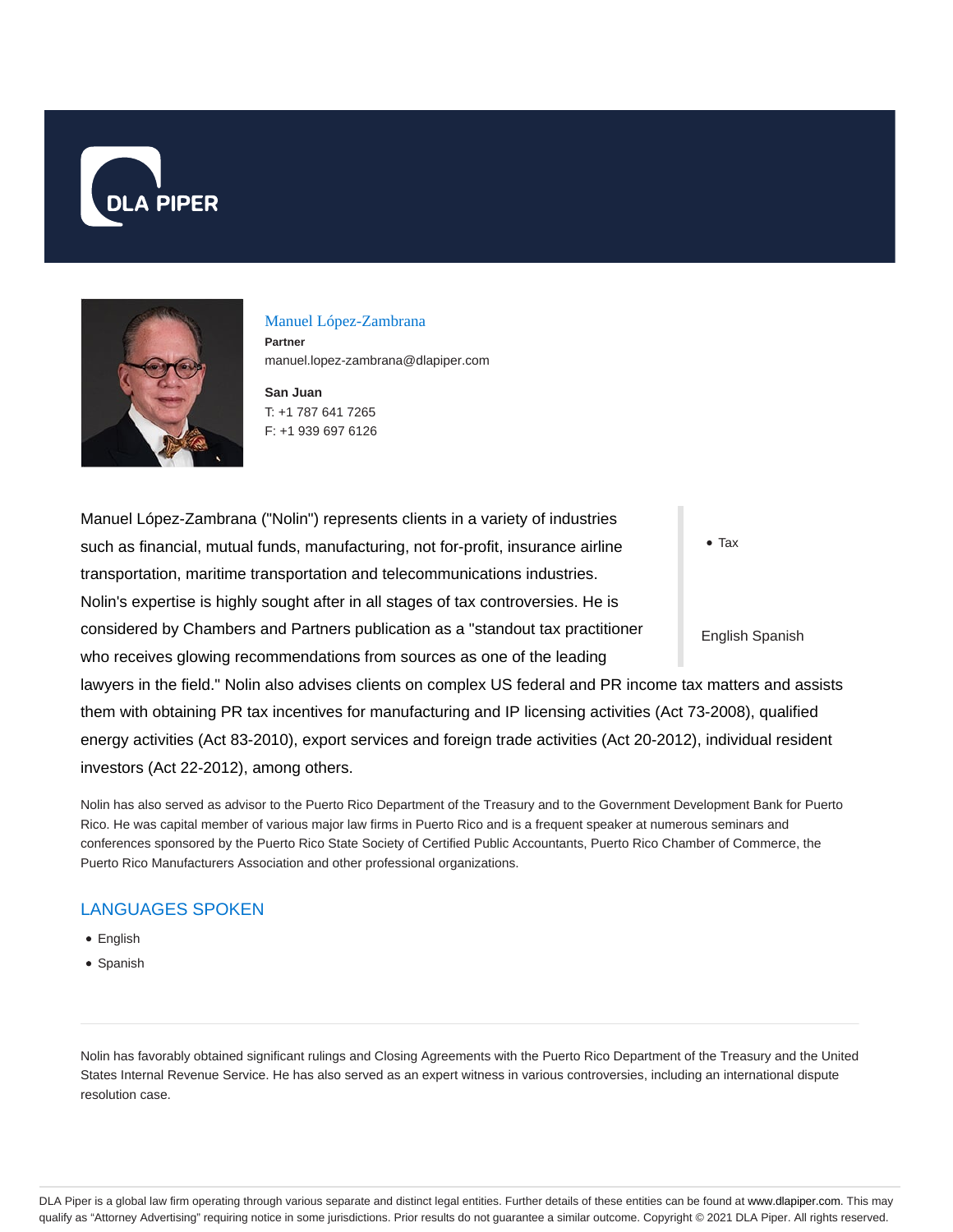# Admissions

• Puerto Rico

### **Recognitions**

- Chambers Latin America 2022 - Band 1, Puerto Rico Tax 2017-2021 - Band 1, Puerto Rico Tax
- The Legal 500 Latin America 2022 - Leading Lawyer, Puerto Rico Tax 2021 - Leading Lawyer, Puerto Rico Tax
- 2021 Best Lawyers in Puerto Rico for Tax Law
- 2020 Best Lawyers in Latin America

### **Education**

- J.D., University of Puerto Rico School of Law magna cum laude
- B.B.A., University of Puerto Rico

## **Memberships**

- American Bar Association
- Puerto Rico Bar Association

### INSIGHTS

### **Publications**

**Puerto Rico extends period for individuals to receive qualified retirement and individual retirement plan distributions for disaster relief**

9 July 2020 Key information and updates.

**Tax incentives in Puerto Rico: a quick introduction**

#### 13 JUN 2017

Puerto Rico offers a spectrum of economic incentives aiming to promote many key industries. This handbook offers a quick look at ten of the most significant of these incentives.

Funds take note: Puerto Rico's new Incentives Code is now in effect, 19 August 2019

### **NEWS**

DLA Piper is a global law firm operating through various separate and distinct legal entities. Further details of these entities can be found at www.dlapiper.com. This may qualify as "Attorney Advertising" requiring notice in some jurisdictions. Prior results do not guarantee a similar outcome. Copyright © 2021 DLA Piper. All rights reserved.